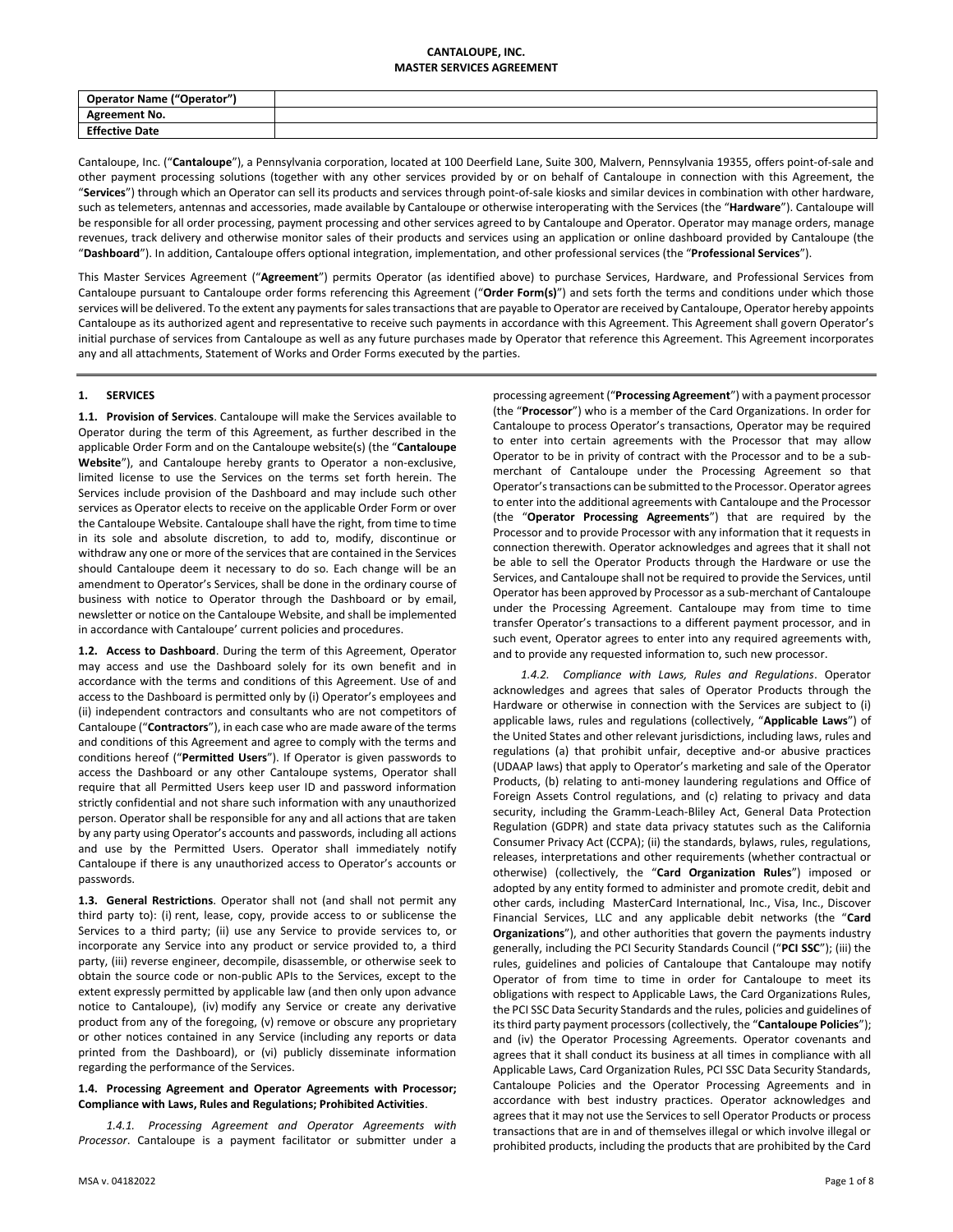Organizations, the Processor or the Cantaloupe Policies from time to time. Cantaloupe shall conduct its business at all times in compliance with all Applicable Laws, Card Organization Rules and PCI SSC Data Security Standards. Information regarding the Card Organization Rules for VISA can be found at http://usa.visa.com/merchants/merchantsupport/international-operating-regulations.jsp, and for MasterCard at http://www.mastercard.com/us/merchant/pdf/BM-

Entire\_Manual\_public.pdf and for Discover at www.discovernetwork.com, in each case as amended or modified during the term of this Agreement and at such other replacement site created by the Card Organizations during the term of this Agreement.

# **1.5. Operator Products, Appointment as Payment Facilitator and Licenses by Operator**.

*1.5.1. Operator Products*. "**Operator Products**" means any assets, goods and/or services of Operator that are sold by Operator through the Hardware or otherwise using the Services.

*1.5.2. Appointment as Payment Facilitator*. Operator hereby appoints Cantaloupe, and Cantaloupe hereby accepts such appointment, as the payment facilitator or submitter of Operator's transactions under the Processing Agreement. Any collection or receipt of Operator's payments by Cantaloupe from end users is done at the express direction of Operator, and Operator hereby directs Cantaloupe to collect and process payments on Operator's behalf in accordance with this Agreement and the Processing Agreement. The parties acknowledge and agree that receipt by Cantaloupe of monies or payments that are due to Operator from end users for the sale of Operator Products through the Services shall satisfy the end user's obligation to Operator up to the amount of monies or payments received by Cantaloupe.

*1.5.3. License to Use Operator Intellectual Property*. Operator hereby grants to Cantaloupe, during the term of this Agreement, a worldwide, non-exclusive, irrevocable, royalty-free limited license to use those trademarks, service marks and tradenames owned or held by Operator ("**Operator Intellectual Property**") that are useful to Cantaloupe in the provision of the services to Operator under this Agreement, including Operator's name and applicable Operator Product trademarks.

## **1.6. Operator Product Obligations**.

*1.6.1. End User Agreements; Warranty, Support and Maintenance Obligations*. Operator shall be solely responsible for providing and entering into the applicable terms with end users for use of the Operator Products (each, an "**End User Agreement**"), if necessary or applicable. Operatorshall be solely responsible for providing all warranty, support, maintenance or any other after-sales obligations to end users of the Operator Products.

*1.6.2. Export Controls*. In its use of the Services, Operator agrees to comply with all export and import laws and regulations of the United States and other applicable jurisdictions. Without limiting the foregoing, (a) Operator represents and warrants that it is not listed on any U.S. government list of prohibited or restricted parties or located in (or a national of) a country that is subject to a U.S. government embargo or that has been designated by the U.S. government as a "terrorist supporting" country, (b) Operator shall not (and shall not permit any of its users to) access or use the Services in violation of any U.S. export embargo, prohibition or restriction, and (c) Operator shall not submit to the Services any information that is controlled under the U.S. International Traffic in Arms Regulations.

**1.7. Suspension of Services**. Subject to Cantaloupe' right to terminate this Agreement pursuant to Sectio[n 7.2](#page-3-0) below, Cantaloupe reserves the right to suspend provision of the Services at any time and with or without prior notice to Operator (although written notification will be provided) with respect to any or all of the Operator Products: (i) if Operator breaches any representation, warranty, covenant or obligation in this Agreement or the Operator Processing Agreements; (ii) if Operator violates or is charged with violating any Applicable Law or breaches or violates any Card Organization Rule, PCI SSC Data Security Standard, Cantaloupe Policy or Processing Agreement; (iii) if Cantaloupe reasonably believes that any such breach or violation has occurred; (iv) if Cantaloupe is notified of any claim regarding Operator or the Operator Products or believes such a claim to be likely; (v) if Cantaloupe receives material complaints regarding Operator from any of its payment processors, Card Organizations or other partners (including for excessive Refunds or Chargebacks); (vi) if Cantaloupe reasonably determines suspension is necessary to avoid material harm to Cantaloupe or its business for any reason; or (vii) for inactivity if no transactions involving Operator Products have occurred in a consecutive three (3) month period.

**1.8. Downloadable Software**. If the Services contemplated hereunder or on any applicable Order Form include access to software that the Operator may download onto any Hardware (the "**Downloadable Software**"), in addition to those terms and conditions contained herein, the terms and conditions attached hereto as "Schedule 1" (which are hereby referenced and incorporated into this Agreement) shall also apply.

<span id="page-1-0"></span>**2. PROFESSIONAL SERVICES**. Cantaloupe shall provide the Professional Services purchased by Operator in the applicable Order Form. The scope of Professional Services shall be as set forth in a Statement of Work ("**SOW**") executed by both parties describing the work to be performed, fees and any applicable milestones, dependencies and other technical specifications or related information. Unless Professional Services are provided on a fixedfee basis, Operator shall pay Cantaloupe at the per-hour rates set forth in the Order Form (or, if not specified, at Cantaloupe' then-standard rates) for such Professional Services. Operator will reimburse Cantaloupe for reasonable travel and lodging expenses as incurred by Cantaloupe in the provision of the Professional Services. Notwithstanding anything to the contrary in the applicable SOW and subject to the terms set forth in the SOW and this Section [2,](#page-1-0) during the term of this Agreement, Operator shall have a limited, non-exclusive, non-transferable, non-sublicensable, royaltyfree license to use, solely in connection with the Services, the work product, code or deliverables, and any derivative, enhancement or modification thereof created by Cantaloupe (or its agents), that are delivered to Operator by Cantaloupe as part of the Professional Services. Cantaloupe shall retain all rights, title and interest in and to any such work product, code or deliverables and any derivative, enhancement or modification thereof created by Cantaloupe (or its agents), including any (i) copyrights, patents, know how, database rights and rights in software, trademark, trade names, service marks, domain names, designs (whether registered or unregistered) and trade secrets, (ii) applications for registration, and the right to apply for registration, for any of the same and (iii) all other intellectual property rights and equivalent or similar forms of protection existing anywhere in the world (collectively, "**Cantaloupe Intellectual Property Rights**").

# **3. HARDWARE**

**3.1. Generally**. Operator may use Hardware in connection with the Services. Operator may purchase Hardware from third parties or may purchase, lease or otherwise obtain Hardware from or through Cantaloupe as provided in an applicable Order Form. Operator shall follow any and all reasonable instructions in relation to the operation of the Hardware. Cantaloupe shall not be responsible for any misuse, neglect or abuse of, tampering with or any external forces affecting the Hardware. Operator shall be responsible for the purchase, installation and maintenance of any and all Hardware necessary for the provision of Services. The Hardware may be subject to a manufacturer's warranty as between Operator and the device manufacturer as administered by the manufacturer. Except as provided in an applicable Order Form, Cantaloupe does not provide any warranties of any kind for the Hardware. To the extent applicable, Cantaloupe shall assign to Operator any third party warranties for the Hardware. Operator's sole and exclusive remedy for the breach of any such third party obligations shall be against the applicable third party manufacturer or Operator, and not against Cantaloupe. The procurement of Hardware from Cantaloupe may be subject to additional terms included in the applicable Order Form.

**3.2. Risk of Loss**. If purchased or leased from or through Cantaloupe, title and risk of loss of to the Hardware shall pass to Operator upon shipment (FOB) or such Hardware being available for Operator pick-up, as applicable. Operator shall be responsible for all costs of insurance, taxes, storage, and transportation.

**3.3. Returns**. All returns of unused Hardware purchased or leased from Cantaloupe are subject to a twenty (20%) restocking fee and must be initiated within ninety (90) days of ship date of the order.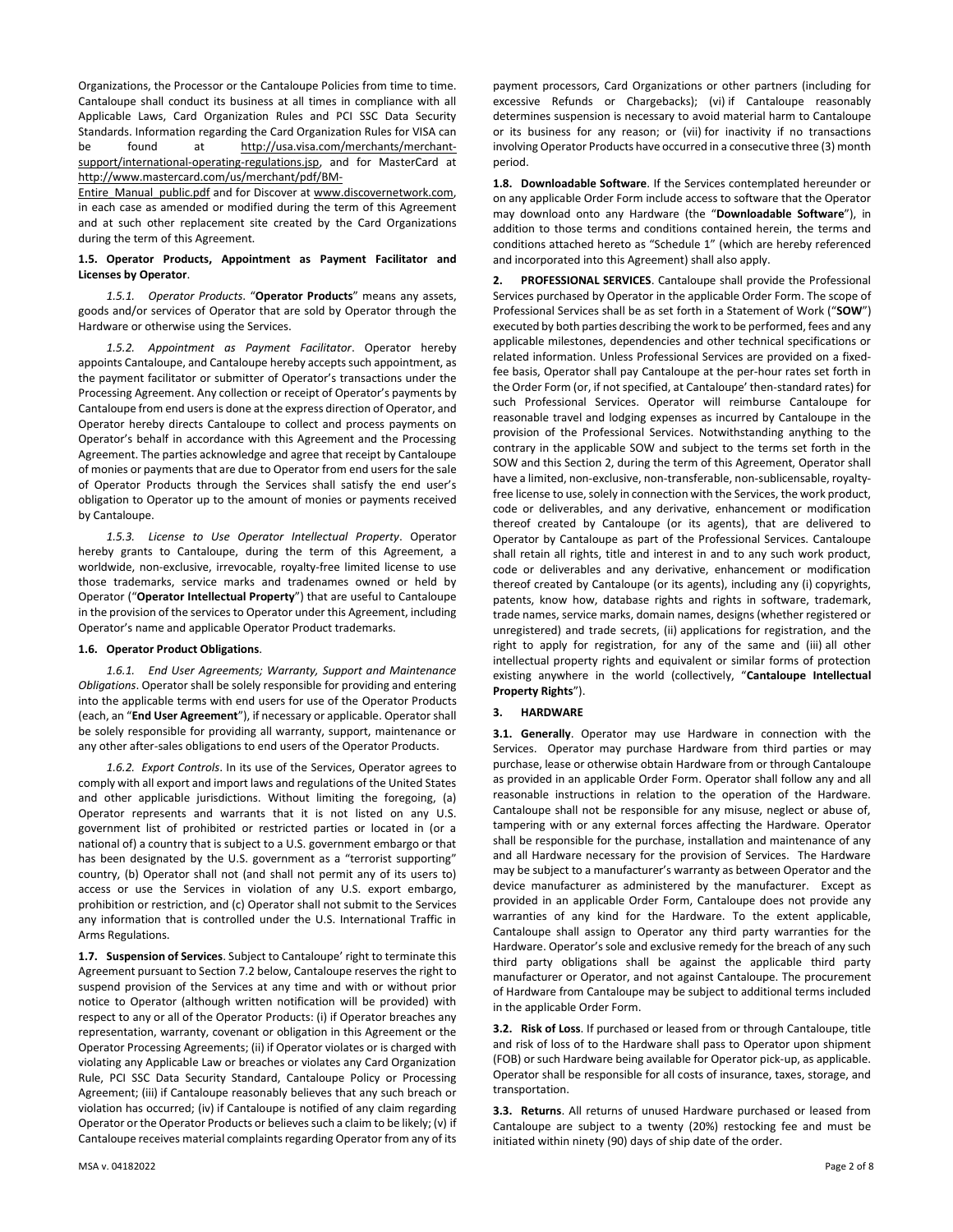**3.4. End of Life**. Operator acknowledges that Cantaloupe may sunset or otherwise discontinue the provision of certain Hardware ("**Retired Hardware**") from time to time, provided that Cantaloupe will use commercially reasonable efforts to give at least twelve (12) months advance written notice prior to doing so with respect to the applicable Retired Hardware. Cantaloupe' obligations to support the operating systems, firmware or other software relating to Retired Hardware shall only continue for a period of twelve (12) months following the date the Retired Hardware is no longer made available, at which time Cantaloupe shall have no responsibility for or obligation relating to the Retired Hardware or the operating systems, firmware or other software relating thereto.

# **4. OPERATOR DATA**

**4.1. Generally**. "**Operator Data**" means any business information or other content or data of any type that is (a) provided by Operator to Cantaloupe in connection with the Services, including information input by Operator, or provided to Cantaloupe for inputting, into the Services and (b) all information that Operator or Cantaloupe, on Operator's behalf, collects from end users, including contact information and payment information. Operator shall ensure that Operator's use of the Services and all Operator Data (and the collection, storage, disposal, transfer and other use thereof) is at all times compliant with Operator's privacy policies, all Applicable Laws, the Card Organization Rules and the PCI SSC Data Security Standards, including those rules, regulations and policies related to data privacy and transfer, international communications, and the exportation of technical or personal data. Operator is solely responsible for the accuracy, content and legality of all Operator Data. Operator represents and warrants to Cantaloupe that Operator has all necessary rights in the Operator Data to grant the rights granted to Cantaloupe in Sectio[n 4.2](#page-2-0) below and that the Operator Data does not infringe or violate the intellectual property, publicity, privacy or other rights of any third party.

<span id="page-2-0"></span>**4.2. Rights in Operator Data.** As between the parties, Operatorshall retain all right, title and interest (including any and all intellectual property rights) in and to the Operator Data as provided to Cantaloupe. Subject to the terms of this Agreement, Operator hereby grants to Cantaloupe a non-exclusive, worldwide, royalty-free right to use, copy, store, transmit, modify, create derivative works of and otherwise utilize the Operator Data solely to provide the Services to Operator and for any other lawful purpose.

<span id="page-2-1"></span>**4.3. Storage of Operator Data**. Operator acknowledges that Cantaloupe does not provide an archiving service. Cantaloupe expressly disclaims all obligations with respect to storage of the Operator Data.

<span id="page-2-2"></span>**4.4. Support provided by Cantaloupe related to Operator's Duty to reply to Consumer Inquiries.** Cantaloupe will comply with all reasonable instructions from Operator related to (i) questions or complaints received from Consumers regarding their Personal Information (each, a "Privacy Inquiry") and (ii) any requests from Consumers exercising their rights in their Personal Information granted to them under applicable data protection laws ("Privacy Request"). If Cantaloupe is directly contacted with a Privacy Inquiry or Privacy Request, Cantaloupe will forward such inquiry to Operator. Unless otherwise permitted by applicable data protection laws, Cantaloupe will only take actions regarding a Privacy Inquiry or a Privacy Request pursuant to its legal obligations and Operator's lawful and commercially reasonable instructions. At Operator's written request, Cantaloupe will assist Operator at Operator's expense in answering or complying with any Privacy Inquiry or Privacy Request within thirty (30) days of Operator's written request. If Operator's instructions to Cantaloupe contradict instructions or requests that Cantaloupe receives from an applicable Consumer, Operator will indemnify and defend Cantaloupe in respect of any applicable losses, costs and expenses resulting from Operator's instructions.

**4.5. Support Procedure**. Operator may place a request for warranty repair by contacting Cantaloupe customer service and submitting a request. Cantaloupe's customer support representative will validate the warranty and issue a return material authorization ("RMA") number. Cantaloupe may, in its discretion, provide Operator with a replacement device before it receives the returned device from Operator. Operator will pay Cantaloupe for the purchase price of the new device if Cantaloupe does not receive the returned device within ninety (90) days of issuing the RMA number.

### **5. OWNERSHIP**.

MSA v. 04182022 Page 3 of 8

**5.1. Operator Products**. Operator retains all right, title and interest (including all patent, copyright, trademark, trade secret and other intellectual property rights) in and to the Operator Products. To the extent Operator Products consist of physical goods, title and risk of loss shall transfer to the end user upon delivery to the end user.

**5.2. Cantaloupe Technology**. Operator acknowledges and agrees that this Agreement is a subscription agreement for use of the Services. Operator acknowledges that it is obtaining only a limited license to use the Services on the terms set forth herein and that, irrespective of any use of the words "purchase", "sale" or like terms in this Agreement, no ownership rights to the Services are being conveyed by Cantaloupe to Operator under this Agreement. Operator agrees that Cantaloupe or its licensors retain all rights, title and interest in and to all Cantaloupe Intellectual Property Rights, the Services (excluding any Operator Intellectual Property or the Operator Products offered therein), the Dashboard, any Professional Services deliverables, and any and all related and underlying technology and documentation and any derivative works, modifications or improvements of any of the foregoing, including as may incorporate Feedback or Aggregated Anonymous Data (collectively, the "**Cantaloupe Technology**"). Further, Operator acknowledges that the Services are offered as an on-line, hosted solution and that Operator has no right to obtain a copy of any underlying software or other technology itself. Cantaloupe will use commercially reasonable efforts to ensure the Cantaloupe are operating and available to Operator in accordance with their specifications and documentation in all material respects.

**5.3. Feedback**. Operator, from time to time, may submit comments, information, questions, suggestions or other information or feedback to Cantaloupe (collectively, "**Feedback**"). Cantaloupe may freely use, copy, disclose, license, distribute and exploit any Feedback in any manner without any obligation, royalty or restriction based on intellectual property rights or otherwise.

**5.4. Aggregated Anonymous Data**. Notwithstanding anything to the contrary herein and without limiting Cantaloupe's other rights herein, Operator agrees that Cantaloupe may obtain and aggregate technical and other data about Operator's use of the Services that is non-personally identifiable with respect to Operator ("**Aggregated Anonymous Data**"), and Cantaloupe may use the Aggregated Anonymous Data to improve, support and operate the Services and for any other lawful purpose during and after the term of this Agreement.

# <span id="page-2-3"></span>**6. FEES & PAYMENT**

#### **6.1. Fees and Invoices**.

*6.1.1. Fees; Payments for Services*. Operator shall be responsible for paying Cantaloupe all fees and other amounts contemplated in any Order Form or otherwise arising under this Agreement. To the extent any payments for Services that are payable to Operator are received by Cantaloupe, subject to the Cantaloupe' rights to offset pursuant to Section 6.4, Cantaloupe will remit such amounts to Operator less amounts for (i) all Refunds and Chargebacks incurred (including any payment processing fees in connection with such Refunds or Chargebacks); and (ii) all foreign exchange and other fees, fines, assessments, penalties and other charges or any additional amounts charged by any Card Organization that are incurred. Unless otherwise contemplated in an Order Form, such amounts will be remitted to Operator weekly. Operator acknowledges and agrees that the foreign exchange and other fees, fines, assessments, penalties and other charges or any additional amounts charged by any Card Organization that may be charged by Cantaloupe in connection with the Services are subject to change from time to time and that Cantaloupe will include any changes to these fees, fines, assessments, penalties and other charges and amounts in accordance with Section [6.1.3](#page-3-1) below. Cantaloupe will make available such information via the Dashboard where it can be retrieved by Operator, and Operator must notify Cantaloupe in writing of any suspected errors in the amounts owed to Operator within three (3) months of Operator's receipt of the corresponding payment for any such error to be subject to adjustment, and any such errors outside of the foregoing three (3) month window shall not be subject to adjustment and are hereby waived. Such notice must include: (i) Operator's name; (ii) the dollar amount of the asserted error; (iii) a description of the asserted error; and (iv) an explanation of why an error exists and the cause of it, if known.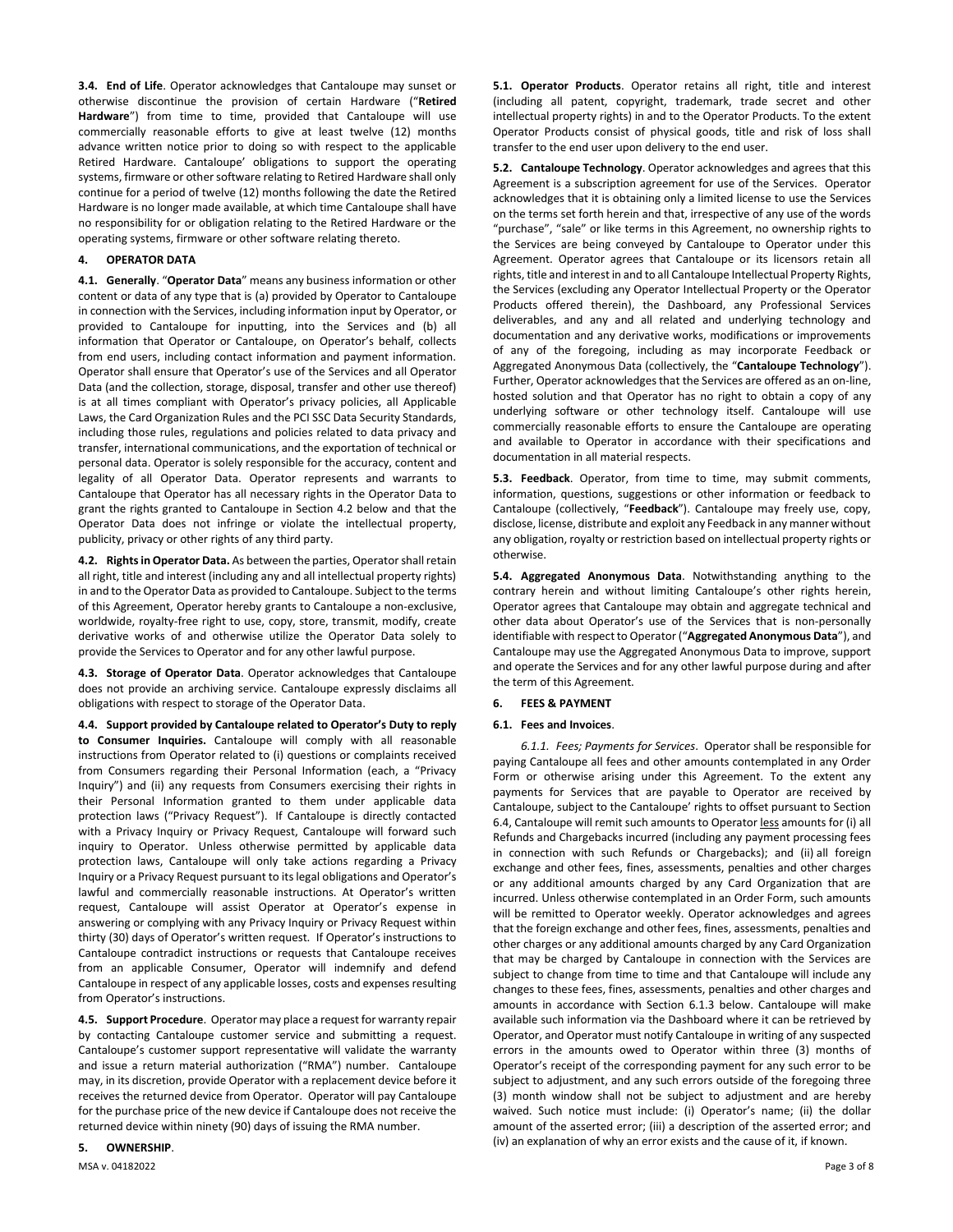*6.1.2. Payment Delays*. Cantaloupe reserves the right to delay payments to Operator as follows up to fourteen (14) days if exceptional events occur, including material fluctuations over ordinary sales volumes or any new data requiring considerable modifications.

<span id="page-3-1"></span>*6.1.3. Changes in Fees*. Cantaloupe may, from time to time in its sole discretion and without the consent of Operator, modify the foreign exchange and other fees, fines, assessments, penalties and other charges or any additional amounts charged by any Card Organization to be paid by Operator for sales of Operator Products in connection with the Services to reflect changes in such fees, fines, assessments, penalties and other charges and amounts that are charged to Cantaloupe by its third party processors and other third parties, for example, changes in interchange fees, foreign currency fees and the like. Cantaloupe will give notice to Operator of the changes in these fees, fines, assessments, penalties and other charges and amounts (a) in writing, or (b) through the Dashboard or (c) by email to Operator. Additionally, Cantaloupe may increase fees for the Services upon at least thirty (30) days advance written notice following the first year of service and at any time thereafter.

*6.1.4.* **Other Fees & Payment**. All other fees, including fees for Professional Services or Hardware, if applicable, set forth in the applicable Order Form shall be paid by Operator within thirty (30) days from receipt of Cantaloupe's invoice, unless otherwise specified in the applicable Order Form. Invoices may be made available via the Dashboard, where Operator will directly access those invoices, or may be sent to Operator electronically to the email address(es) provided by Operator, which Operator shall provide upon entering into this Agreement. Unless otherwise expressly stated in an applicable Order Form, all orders are non-cancellable and nonrefundable. Billing for such other fees, with the exception noted as follows, commences upon the earlier of Hardware activation or ninety (90) days from the purchase of Services. Exceptions are: a) Hardware will be billed at the ship date, b) Seed Markets Software will be billed when a market is first restocked in Seed, and c) Seed Delivery will be billed on the first active delivery of the specific delivery point.

**6.2.** Except as expressly set forth in this Agreement, all fees are nonrefundable. Operator is required to pay any sales, use, GST, value-added, withholding, or similar taxes or levies, whether domestic or foreign, other than taxes based on the income of Cantaloupe. Cantaloupe may add the appropriate amount to Operator's payment obligation hereunder, and Operator shall pay such amount unless Operator provides Cantaloupe with a valid tax exemption certificate authorized by the appropriate taxing authority. Any late payments shall be subject to a service charge equal to 1.5% per month of the amount due or the maximum amount allowed by law, whichever is less.

### **6.3. Refunds and Chargebacks**.

*6.3.1. Refunds*. "**Refund**" means (a) any amount paid by Operator or Cantaloupe, on behalf of Operator, to an end user or (b) any amount Operator or Cantaloupe, on behalf of Operator, is required to return to any third party system or Processor as a result of a refund event in accordance with this Agreement. If an end user of an Operator Product purchased through the Services requests a Refund of the fees paid by the end user, Cantaloupe will make available such information via the Dashboard where it can be retrieved by Operator. Notwithstanding the foregoing, Cantaloupe reserves the right to refund fees to an end user in the following situations: (i) an order is fraudulent; (ii) the end user has introduced a duplicate order or has placed a new and correct order for the desired Operator Product and confirms that the previous order was incorrect and should be cancelled; (iii) the end user has requested a Refund prior to confirmation and delivery of the Operator Product; (iv) if Operator does not reply in five (5) business days from receipt of (A) a Refund request or (B) a technical support request that was received from an end user and forwarded to Operator by Cantaloupe; (v) if the request from the end user is made in accordance with Operator's refund policy and within the return period limit; (vi) the Refund is required by law; (vii) Cantaloupe determines a refund is necessary to avoid liability or to be consistent with best business practices or to comply with the Card Organization Rules or any rules or requirements of the Processor; or (viii) Operator fails to comply with its obligations under this Agreement or the Operator Processing Agreements. In the event of a Refund, Cantaloupe has the right to retain the respective amount for the Refund or to recover the amount directly from Operator by direct reimbursement. In the event of any Refund, Cantaloupe reserves the right to deduct its margin and fees.

*6.3.2. Chargebacks*. "**Chargeback**" means (i) any failure of any third party system or Processor to pay Operator or Cantaloupe, on behalf of Operator, for any end user transaction through the Services and (ii) any retrieval request by a third party system or Processor with respect to any end user transaction. In the event of a Chargeback, Cantaloupe has the right to retain the respective amount for the Chargeback and any fees, fines, assessments, penalties and other charges or any additional amounts charged by a Card Organization with respect to such Chargeback from the moment the Chargeback request is received by Cantaloupe until the issue giving rise to a Chargeback is resolved (including by payment to the end user) or to recover the amount directly from Operator by direct reimbursement. In the event of any Chargeback, Cantaloupe reserves the right to deduct its margin and any fees, fines, assessments, penalties and other charges or any additional amounts charged by a Card Organization with respect to such Chargeback. Operator assumes full risk of payment refusal related to a Chargeback.

*6.3.3. Reserve*. Operator acknowledges and agrees that Cantaloupe may establish a reserve account (the "**Reserve**") in the amount mentioned in the applicable Order Form or as subsequently determined by Cantaloupe. The Reserve shall be funded directly by Operator, if requested by Cantaloupe, or by Cantaloupe retaining amounts necessary to fund the Reserve from the amounts due to Operator hereunder. Cantaloupe may adjust the size of the Reserve, if necessary, in proportion to the volume of Operator's Refunds and Chargebacks. The Reserve less (a) any Refunds or Chargebacks (including any payment processing fees in connection with such Refunds or Chargebacks) that may appear after termination of the Agreement and (b) other outstanding payments of any kind to be made to Cantaloupe hereunder will be returned to Operator six (6) months after the effective date of termination of this Agreement.

**6.4. Offset**. Cantaloupe will have the right to offset amounts owed by Operator to Cantaloupe against amounts payable under this Agreement.

**6.5. Invoice Disputes**. In the event of a good faith dispute regarding an item on an invoice, Operator has the right to withhold such disputed amount while the parties attempt to resolve the dispute. Operator must notify Cantaloupe within ten (10) business days of receipt of an invoice in question of the discrepancy leading to dispute, and Operator's withholding of such payment shall not constitute a breach of this Agreement so long as Operator pays on a timely basis those amounts that are undisputed and owing.

<span id="page-3-2"></span>**6.6. Taxes for Operator Products**. Operator shall be solely responsible for collection and payment of all sales taxes for sales of the Operator Products in accordance with any and all Applicable Laws. Operator will indemnify, defend and hold Cantaloupe harmless from and against any tax, penalty and interest resulting from Operator's failure to meet its obligations under this Sectio[n 6.6.](#page-3-2) 

#### <span id="page-3-3"></span>**7. TERM AND TERMINATION**

**7.1. Term**. This Agreement is effective as of the Effective Date and its initial term shall expire on the date the last Order Form executed under this Agreement has expired or terminated, or if the Order Form does not set forth a term for the applicable Services, the initial term shall be deemed to be three (3) years. After the initial term, this Agreement will automatically renew for additional one (1) year terms unless either party provides written notice of non-renewal at least thirty (30) days prior to the end of the thencurrent term. In case of early termination by Operator, Operator shall pay all outstanding payments and/or the balance of the Hardware lease or rental to Cantaloupe at the time of termination in addition to any early termination fee set forth in the Order Form.

<span id="page-3-0"></span>**7.2. Termination for Suspension of Services**. If Cantaloupe suspends the Services under Section 1.7, Cantaloupe may also, in addition to any other rights it may have hereunder, terminate this Agreement with or without prior notice to Operator and such termination will be effective (i) immediately if such termination is required by Applicable Law, the Card Organization Rules, the Cantaloupe Polices or Cantaloupe' acquiring bank or the Processor or (ii) five (5) days after notice to Operator of such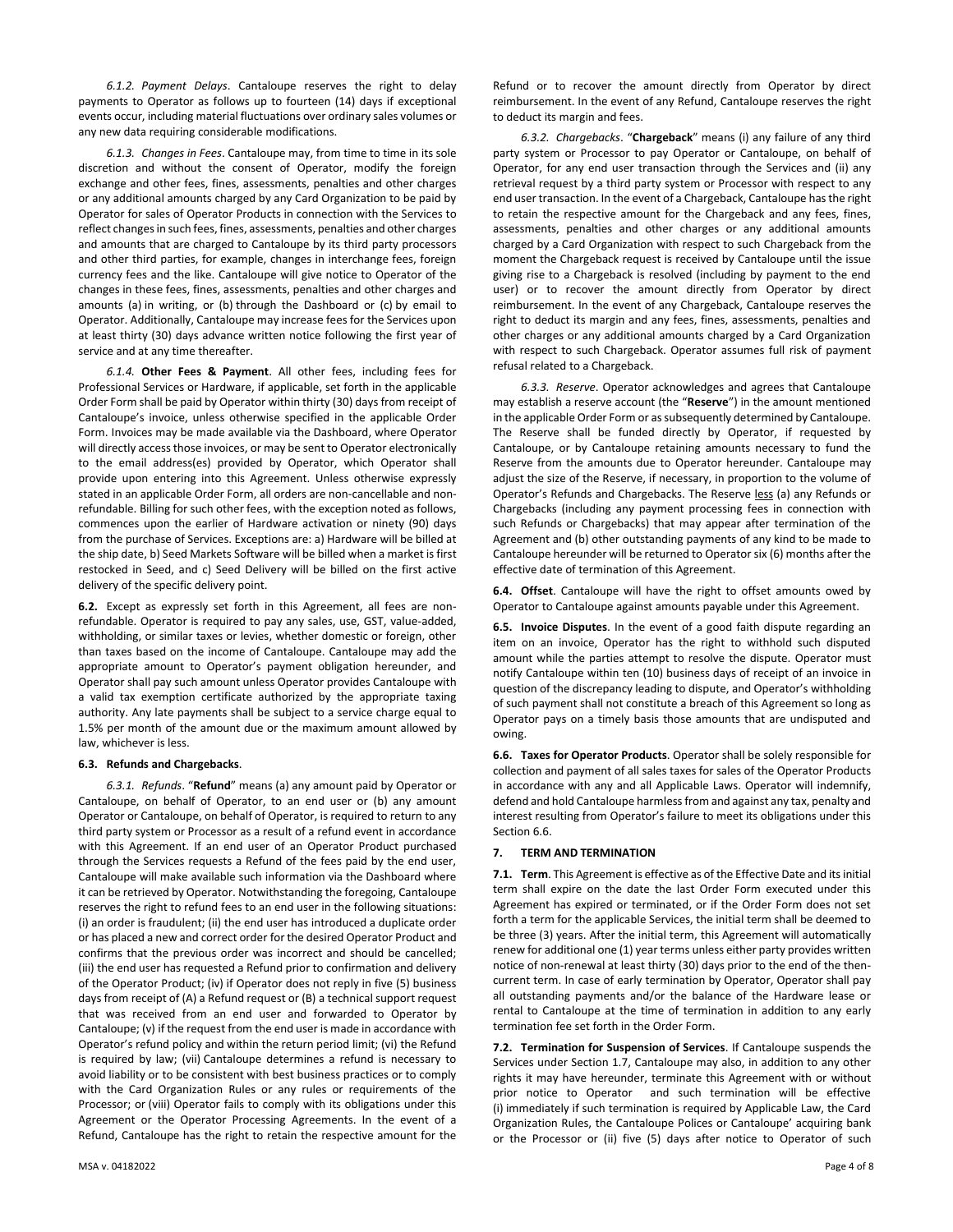precipitating breach, violation or event if such breach, violation or event is not cured by Operator to Cantaloupe' satisfaction, as determined in its sole discretion, within five (5) days of notice thereof.

**7.3. Other Terminations**. Either party may terminate this Agreement (including all related Order Forms) (i) upon written notice to the other party if the other party ceases operation without a successor or seeks protection under any bankruptcy, receivership, trust deed, creditors' arrangement, composition, or comparable proceeding, or if any such proceeding is instituted against that party (and not dismissed within sixty (60) days thereafter) or (ii) for any reason upon thirty (30) days prior written notice to the other party (provided, however, that if Customer is terminating the Agreement Customer may owe early termination fees). In addition, Operator may terminate this Agreement (including all related Order Forms) upon written notice to Cantaloupe if Cantaloupe fails to cure any material breach of this Agreement within thirty (30) days after written notice of such breach.

**7.4. Effect of Termination**. Upon any expiration or termination of this Agreement, (i) Operator shall immediately cease any and all use of and access to the Services(including any and all related Cantaloupe Technology) and, upon the request of Cantaloupe, any other Confidential Information of Cantaloupe in accordance with Sectio[n 12](#page-5-0) below and (ii) with respect to any sales to end users, Refunds, Chargebacks or other transactions that occur through the Services after termination (the "**Post-Termination Services**"), this Agreement shall continue and remain in full force and effect until such sales, Refunds, Chargebacks or other transactions have been processed and completed in accordance with the terms hereof. Operator acknowledges that following completion of all Post-Termination Services by Cantaloupe under this Agreement it shall have no further access to any Operator Data that has been inputted into the Services, and that Cantaloupe may destroy any such Operator Data as may have been stored by Cantaloupe at any time. Termination of this Agreement is not an exclusive remedy and the exercise of either party of any remedy under this Agreement will be without prejudice to any other remedies it may have under this Agreement, by law, or otherwise.

**7.5. Survival**. The following Sections shall survive any expiration or termination of this Agreement: [1.3](#page-0-0) (General Restrictions), [1.4](#page-0-1) (Processing Agreement and Operator Agreements with Processor; Compliance with Laws, Rules and Regulations; Prohibited Activities)[, 4.3](#page-2-1) (Storage of Operator Data), [4.4](#page-2-2) (Ownership), [6](#page-2-3) (Fees and Payment), [7](#page-3-3) (Term and Termination), [8](#page-4-0) (Warranty Disclaimer), [10](#page-4-1) (Limitation of Remedies and Damages), [11](#page-5-1) (Indemnification), [12](#page-5-0) (Confidential Information), and [13](#page-5-2) (General Terms).

## <span id="page-4-0"></span>**8. WARRANTIES AND COVENANTS**.

**8.1. Warranties and Covenants of Operator**. In addition to the other representations, warranties and covenants of Operator in this Agreement, Operator represents, warrants and covenants to Cantaloupe as follows:

*8.1.1. Due Authority*. Operator has the requisite power and authority to carry on its business as currently conducted and to enter into and carry out the terms of this Agreement and the Operator Processing Agreements. There are no authorizations, consents or approvals required in connection with the validity and enforceability of this Agreement or the Operator Processing Agreements or Operator's execution, delivery and performance of this Agreement or the Operator Processing Agreements. Operator has, and will continue to have during the term of this Agreement, the right and power to grant the licenses and rights granted to Cantaloupe hereunder without the consent of any third party, and Operator's performance under this Agreement and the Operator Processing Agreements will not conflict with any other obligation Operator may have to any other party.

*8.1.2. All Necessary Rights*. Operator owns or otherwise has the full right and authority to use and disseminate the Operator Products. The Operator Products have been and will be independently created by Operator's employees or Contractors, or Operator has procured all necessary rights and licenses from the owners of such rights to enter into and carry out the terms of this Agreement, and in either case the exercise of Cantaloupe' rights under this Agreement will not require the acquisition of rights from any third party. Operator is legally authorized to sell the Operator Products, and Operator has obtained all necessary regulatory approvals, permits and certificates related thereto.

*8.1.3. Non-Infringement*. Neither the Operator Products nor the exercise by Cantaloupe of any of the licenses granted hereunder will infringe or misappropriate any intellectual property right of any third party or be subject to any restrictions or to any mortgages, liens, pledges, security interest, encumbrances or encroachments.

*8.1.4. No Litigation*. Operator is not aware of any pending or threatened claims, suits, actions, or charges pertaining to the Operator Products, including any claims or allegations that any of the Operator Products infringes, violates, or misappropriates the intellectual property rights of any third party. Operator agrees that it will notify Cantaloupe immediately if Operator becomes aware of any actual or potential claims, suits, actions, allegations or charges that could affect either party's ability to perform its duties or to exercise its rights under the Agreement.

*8.1.5. Truthful Information*. All Operator Data provided to Cantaloupe hereunder is complete, truthful, accurate, valid and Operator's lawful property, and Operator has the right to communicate such Operator Data to Cantaloupe hereunder. All email addresses, physical addresses, telephone numbers and other identifying information provided by Operator to Cantaloupe hereunder is complete, current and correct. Operator agrees promptly to inform Cantaloupe of any change in this information. Operator is not doing business under a name or style that was not previously disclosed to Cantaloupe.

**8.2. Warranties and Covenants of Cantaloupe**. In addition to the other representations, warranties and covenants of Cantaloupe in this Agreement, Cantaloupe represents, warrants and covenants to Operator as follows:

*8.2.1. Due Authority*. Cantaloupe has the requisite power and authority to carry on its business as currently conducted and to enter into and carry out the terms of this Agreement. There are no authorizations, consents or approvals required in connection with the validity and enforceability of this Agreement or Cantaloupe' execution, delivery and performance of this Agreement. Cantaloupe has, and will continue to have during the term of this Agreement, the right and power to grant the licenses and rights granted to Operator hereunder without the consent of any third party, and Cantaloupe' performance under this Agreement will not conflict with any other obligation Cantaloupe may have to any other party.

*8.2.2. No Litigation*. Cantaloupe is not aware of any pending or threatened claims, suits, actions, or charges pertaining to the Cantaloupe Technology, including any claims or allegations that any or all of the Cantaloupe Technology infringes, violates, or misappropriates the intellectual property rights of any third party.

**9. WARRANTY DISCLAIMER**. THE CANTALOUPE TECHNOLOGY (INCLUDING THE SERVICES AND PROFESSIONAL SERVICES) AND HARDWARE ARE PROVIDED "AS IS". EXCEPT AS EXPRESSLY SET FORTH HEREIN, CANTALOUPE DOES NOT MAKE ANY OTHER WARRANTIES, EXPRESS OR IMPLIED, STATUTORY OR OTHERWISE, INCLUDING WARRANTIES OF MERCHANTABILITY, TITLE, FITNESS FOR A PARTICULAR PURPOSE, NON-INFRINGEMENT, SUITABILITY OR QUALITY, WITH RESPECT TO THE CANTALOUPE TECHNOLOGY OR HARDWARE PROVIDED HEREUNDER OR ANY GOODS PROVIDED INCIDENTAL TO THE FOREGOING PROVIDED HEREUNDER, INCLUDING ANY SERVICES OR ANY GOODS PROVIDED BY A THIRD PARTY, INCLUDING ANY BANK, PROCESSOR OR CARD ORGANIZATION. CANTALOUPE SHALL NOT BE LIABLE FOR DELAYS, INTERRUPTIONS, SERVICE FAILURES AND OTHER PROBLEMS INHERENT IN USE OF THE INTERNET AND ELECTRONIC COMMUNICATIONS OR OTHER SYSTEMS OUTSIDE THE REASONABLE CONTROL OF CANTALOUPE, INCLUDING THE UPTIME OR AVAILABILITY OF OPERATOR'S WEBSITE.

## <span id="page-4-1"></span>**10. LIMITATION OF REMEDIES AND DAMAGES**

**10.1. LIMITATIONS OF CLAIMS AND DAMAGES**. IN NO EVENT MAY OPERATOR BRING ANY CLAIM OR CAUSE OF ACTION MORE THAN ONE (1) YEAR AFTER SUCH CLAIM OR CAUSE OF ACTION ARISES. EXCEPT AS SET FORTH IN SECTIO[N 10.3](#page-5-3) BELOW, NEITHER PARTY SHALL BE LIABLE FOR ANY LOSS OF USE, LOST OR INACCURATE DATA, FAILURE OF SECURITY MECHANISMS, INTERRUPTION OF BUSINESS, COSTS OF DELAY OR ANY INDIRECT, SPECIAL, INCIDENTAL, RELIANCE, PUNITIVE, EXEMPLARY OR CONSEQUENTIAL DAMAGES OF ANY KIND (INCLUDING LOST PROFITS), REGARDLESS OF THE FORM OF ACTION, WHETHER IN CONTRACT, TORT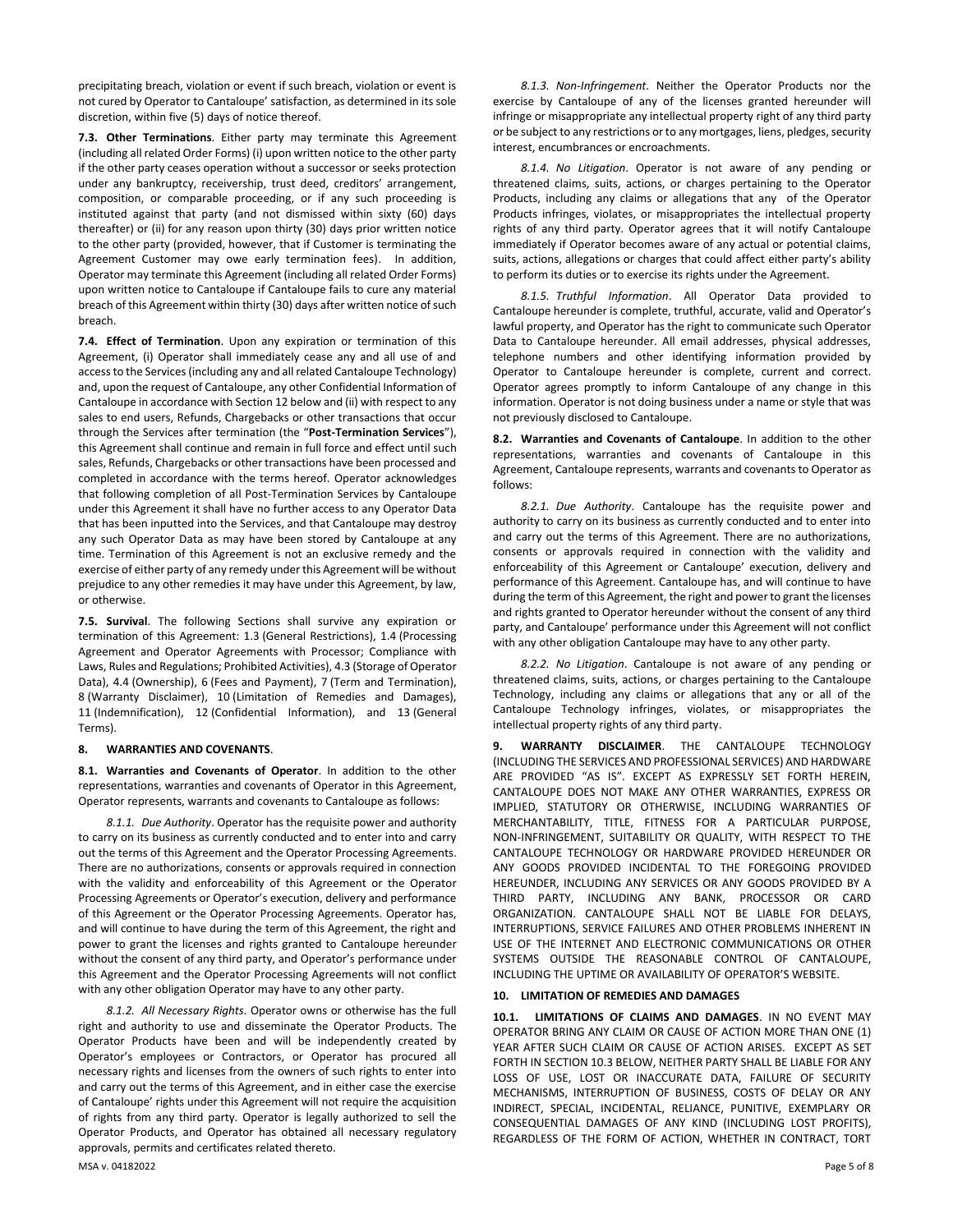(INCLUDING NEGLIGENCE), STRICT LIABILITY OR OTHERWISE, EVEN IF INFORMED OF THE POSSIBILITY OF SUCH DAMAGES IN ADVANCE.

**10.2. LIABILITY LIMITATIONS**. NOTWITHSTANDING ANY OTHER PROVISION OF THIS AGREEMENT, THE MAXIMUM AGGREGATE LIABILITY OF CANTALOUPE AND ITS SUPPLIERS'TO OPERATOR SHALL NOT EXCEED THE AMOUNTS ACTUALLY PAID BY OPERATOR TO CANTALOUPE DURING THE PRIOR SIX (6) MONTHS UNDER THIS AGREEMENT.

<span id="page-5-3"></span>**10.3. EXCLUDED CLAIMS**. THIS SECTION [10](#page-4-1) SHALL NOT APPLY TO THE EXTENT PROHIBITED BY LAW AND SHALL NOT LIMIT OPERATOR'S LIABILITY WITH RESPECT TO ANY CLAIM ARISING UNDER THE SECTIONS TITLED "GENERAL RESTRICTIONS," "PROCESSING AGREEMENT AND OPERATOR AGREEMENTS WITH PROCESSOR; COMPLIANCE WITH LAWS, RULES AND REGULATIONS; PROHIBITED ACTIVITIES," "OPERATOR DATA", "WARRANTIES AND COVENANTS," "INDEMNIFICATION," "LIMITATION OF REMEDIES AND DAMAGES" OR "CONFIDENTIAL INFORMATION."

**10.4. Survival**. The parties agree that the limitations specified in this Sectio[n 10](#page-4-1) will survive and apply even if any limited remedy specified in this Agreement is found to have failed its essential purpose.

## <span id="page-5-1"></span>**11. INDEMNIFICATION.**

**11.1. Indemnification by Operator**. Operator hereby agrees to defend, indemnify and hold harmless Cantaloupe, its parent companies, subsidiaries and affiliated entities and each of their respective officers, shareholders, equity owners, directors, employees, representatives, licensees and agents (each, an "**Cantaloupe Indemnified Party**"), from and against and in respect of any and all claims, demands, actions, losses, liabilities, costs, expenses and damages of any kind or nature (including reasonable attorneys' fees) arising out of: (i) a breach of any representation, warranty or covenant in this Agreement or the Operator Processing Agreements by Operator; (ii) any breach or violation by Operator of any Applicable Law, Card Organization Rule, PCI SSC Data Security Standard or Cantaloupe Policy; (iii) any claim with respect to the Operator Products or the Operator Data, including any claim of infringement of any intellectual property right with respect to the Operator Products, the Operator Data or Cantaloupe' exercise of the rights granted in this Agreement; (iv) any claim with respect to the End User Agreements or any claim arising from Operator's failure to implement and perform its obligations under an End User Agreement, including its obligations to provide the required warranties, maintenance and support thereunder; (v) any failure by Operator to obtain applicable export licenses for resale of the Operator Products or to notify Cantaloupe of the export classification of the Operator Products**;** (vi) any tax, penalty and interest arising from Operator's obligations with respect to taxes hereunder; (vii) Operator's fraud, gross negligence or willful misconduct hereunder or under any End User Agreement; (viii) any claims of third parties arising out of or resulting from, or in connection with, the Operator Products and Operator's services, messages, programs, promotions, advertising, infringement or any claim for libel or slander; or (ix) death, personal injury, or property damage caused by the Operator Products, Operator or any Operator personnel. An Cantaloupe Indemnified Party may participate in the defense of any such claims by counsel of its own choosing, at its cost and expense. Operator shall not settle any claim without an Cantaloupe Indemnified Party's prior written consent if the settlement requires the Cantaloupe Indemnified Party to take any action, refrain from taking any action, or admit any liability.

**11.2. Indemnification by Cantaloupe**. Cantaloupe hereby agrees to defend, indemnify and hold harmless Operator from and against and in respect of any and all claims, demands, actions, losses, liabilities, costs, expenses and damages of any kind or nature (including reasonable attorneys' fees) arising out of any claim of infringement of any intellectual property right with respect to the Cantaloupe Technology, including Cantaloupe's provision of the Services. Operator may participate in the defense of any such claims by counsel of its own choosing, at its cost and expense. Cantaloupe shall not settle any claim without Operator's prior written consent if the settlement requires Operator to take any action, refrain from taking any action, or admit any liability.

<span id="page-5-0"></span>MSA v. 04182022 Page 6 of 8 **12. CONFIDENTIAL INFORMATION.** Each party acknowledges that, from time to time, such party may be exposed to certain information that is not generally known to the public and would be considered confidential and

proprietary by the other party ("**Confidential Information**"). Confidential Information includes all competitively sensitive or secret business, marketing, codes, inventions, know-how and technical and financial information, including pricing, disclosed by one party ("**Disclosing Party**") to another party ("**Receiving Party**"). Further, Operator agrees that any performance information relating to the Cantaloupe Technology and the terms and conditions of this Agreement shall be deemed Confidential Information of Cantaloupe without any marking or further designation. Confidential Information shall not include information that (i) was already known to the Receiving Party prior to the time that it is disclosed by the Disclosing Party; (ii) is or has entered the public domain through no breach of this Agreement or other wrongful act of the Receiving Party; (iii) has been rightfully received by the Receiving Party from a third party without breach of any confidentiality obligations; (iv) has been approved for release by written authorization of the Disclosing Party; or (v) is required to be disclosed pursuant to the final binding order of a court of competent jurisdiction, provided that the Disclosing Party has been given reasonable notice in advance of the pendency of such an order and the Receiving Party cooperates in any effort by Disclosing Party to obtain confidential treatment. The Receiving Party agrees that in the event such party is exposed to the other party's Confidential Information, the Receiving Party (a) shall protect such Confidential Information from unauthorized use and disclosure in the same manner that it protects its own Confidential Information (but, in any event, using a commercially reasonable standard of care), (b) will not disclose such Confidential Information to any third party and (c) will not use such Confidential Information other than for performance of its obligations or exercising its rights under this Agreement without the prior written consent of the Disclosing Party. The Receiving Party may disclose Confidential Information to its employees, agents, contractors and other representatives having a legitimate need to know (including, for Cantaloupe, its third party payment processors, subcontractors and third party providers) (collectively, for each party, its "**Representatives**"), provided that such Representatives are bound to confidentiality obligations no less protective of the Disclosing Party than this Sectio[n 12](#page-5-0) and that the Receiving Party remains responsible for compliance by any such Representative with the terms of this Sectio[n 12.](#page-5-0) These mutual obligations with respect to Confidential Information shall continue for the shorter of five (5) years from the date of termination of this Agreement, or until such information becomes publicly known other than by breach of this Agreement by the Receiving Party, provided that such obligations shall continue with respect to trade secrets for so long as the same remain trade secrets under applicable law. Within five (5) calendar days after a party's request, all materials or media containing any Confidential Information will be either returned to the Disclosing Party or destroyed by the Receiving Party, at the Disclosing Party's sole discretion, and each party agrees to certify its compliance with such obligation upon the request of the other party. The Receiving Party acknowledges that disclosure of Confidential Information would cause substantial harm for which damages alone would not be a sufficient remedy, and therefore that upon any such disclosure by the Receiving Party the Disclosing Party shall be entitled to seek appropriate equitable relief in addition to whatever other remedies it might have at law.

### <span id="page-5-2"></span>**13. GENERAL TERMS**

<span id="page-5-4"></span>**14.1. Assignment**. This Agreement will bind and inure to the benefit of each party's permitted successors and assigns. Neither party may assign this Agreement except upon the advance written consent of the other party, except that either party may assign this Agreement in connection with a merger, reorganization, acquisition or other transfer of all or substantially all of such party's assets or voting securities. Any attempt to transfer or assign this Agreement except as expressly authorized, and permission shall not be unreasonably withheld, under this Sectio[n 14.1](#page-5-4) will be null and void.

**14.2. Severability**. If any provision of this Agreement shall be adjudged by any court of competent jurisdiction to be unenforceable or invalid, that provision shall be limited to the minimum extent necessary so that this Agreement shall otherwise remain in effect.

#### **14.3. Governing Law; Jurisdiction and Venue; Waiver of Jury Trial**.

*14.3.1* This Agreement shall be governed by, construed and enforced in accordance with the laws of the Commonwealth of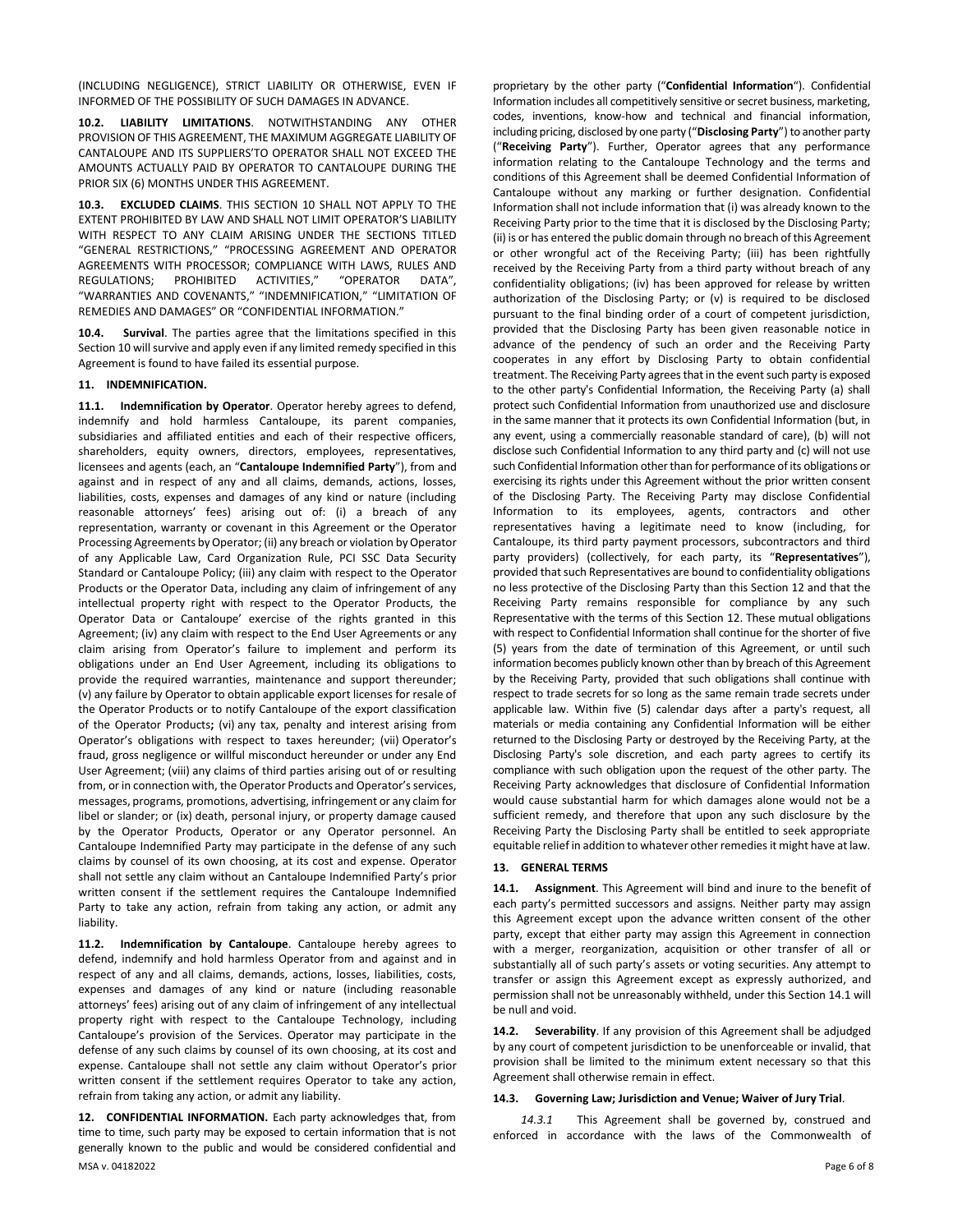Pennsylvania, without giving effect to any conflict of laws provisions, and the application of the United Nations Convention on Contracts for the International Sale of Goods to this Agreement is expressly excluded. The exclusive jurisdiction and venue for all legal actions arising out of this Agreement shall be in state and United States federal courts located in Philadelphia, Pennsylvania, both parties hereby submit to the personal jurisdiction and venue of such courts, and each party expressly waives any rights to contest the jurisdiction, venue or convenience of any such state or federal court.

*14.3.2 Equitable and Other Remedies.* Operator agrees and acknowledges that any breach or threatened breach by Operator of this Agreement may cause Cantaloupe irreparable injury for which the recovery of money damages would be inadequate. Therefore, in addition to any other remedies that may be available at law, in equity, or otherwise, Cantaloupe shall be entitled to obtain injunctive relief against the breach or threatened breach of this Agreement, without the necessity of proving actual damages, or posting a bond, even if otherwise normally required.

*14.3.3 WAIVER OF JURY TRIAL.* THE PARTIES HEREBY KNOWINGLY, VOLUNTARILY AND INTENTIONALLY WAIVE ANY RIGHTS EITHER OF THEM MAY HAVE TO A TRIAL BY JURY IN RESPECT OF ANY LITIGATION BASED ON, ARISING OUT OF, OR IN CONNECTION WITH THIS AGREEMENT.

**14.4. Attorneys' Fees and Costs**. The prevailing party in any action to enforce this Agreement will be entitled to recover its attorneys' fees and costs in connection with such action.

<span id="page-6-0"></span>**14.5. Notice**. Any notice or communication required or permitted under this Agreement shall be in writing to the parties at the addresses set forth on the Order Form or at such other address as may be given in writing by either party to the other in accordance with this Sectio[n 14.5](#page-6-0) and shall be deemed to have been received by the addressee (i) if given by hand, immediately upon receipt; (ii) if given by overnight courier service, the first business day following dispatch or (iii) if given by registered or certified mail, postage prepaid and return receipt requested, the fifth business day after such notice is deposited in the mail.

**14.6. Communications.** Operator consents to receive electronic communications, including phone, email and SMS text communications, in connection with the services and related services. Operator agrees to maintain current contact information with Cantaloupe. If Operator does not wish to receive calls or texts from Cantaloupe, Operator agrees to notify Cantaloupe in writing. Cantaloupe is not responsible for any fees for such calls, texts, or email charged to Operator by its mobile phone service provider.

**14.7. Amendments; Waivers**. Except as otherwise contemplated herein, no supplement, modification, or amendment of this Agreement shall be binding, unless executed in writing by a duly authorized representative of each party to this Agreement. No waiver will be implied from conduct or failure to enforce or exercise rights under this Agreement, nor will any waiver be effective unless in a writing signed by a duly authorized representative on behalf of the party claimed to have waived. No provision of any purchase order or other business form employed by Operator will supersede the terms and conditions of this Agreement, and any such document relating to this Agreement shall be for administrative purposes only and shall have no legal effect.

**14.8. Entire Agreement**. This Agreement, together with any applicable Order Forms or SOWs, contains the complete and exclusive statement of the mutual understanding of the parties and supersedes and cancels all previous written and oral agreements and communications relating to the subject matter of this Agreement. In the event of an inconsistency or conflict between the provisions of the Agreement and any Order Form, the inconsistency or conflict will be resolved by giving precedence to this Agreement.

**14.9. Force Majeure**. Neither party shall be liable to the other for any delay or failure to perform any obligation under this Agreement (except for a failure to pay fees) if the delay or failure is due to unforeseen events which occur after the signing of this Agreement and which are beyond the reasonable control of such party, such as a strike, blockade, war, act of terrorism, riot, natural disaster, failure or diminishment of power or telecommunications or data networks or services, or refusal of a license by a government agency.

**14.10. Subcontractors and Third Party Providers**. Cantaloupe may use the services of subcontractors and third party providers, and permit them to exercise the rights granted to Cantaloupe hereunder, in order to provide the services to Operator under this Agreement, provided that Cantaloupe remains responsible for compliance of any such subcontractor or third party provider with the terms of this Agreement and for the overall performance of the services hereunder. Operator may not use subcontractors or third party providers without the prior written consent of Cantaloupe.

**14.11. Independent Contractors**. Except for the agency rights granted to Cantaloupe by Operator hereunder, (i) the parties to this Agreement are independent contractors, (ii) there is no relationship of partnership, joint venture, employment, franchise or agency created hereby between the parties and (iii) neither party will have the power to bind the other or incur obligations on the other party's behalf without the other party's prior written consent.

**14.12. Publicity**. Operator agrees to the following publicity activities: (i) Cantaloupe' public use of Operator's name and logo on Cantaloupe' website and in Cantaloupe marketing materials and customer lists; and (ii) issuance of a joint press release on a mutually agreed upon date or the "go live date" for the Hardware, whichever is earlier, provided that each party will have the right to approve such press release in advance. Neither party shall publicize or disclose the terms of this Agreement to any third party without the prior written consent of the other, except as may be required by law.

**14.13. Interpretation**. The headings contained in this Agreement are for reference purposes only and will not affect in any way the meaning or interpretation of this Agreement. Whenever the words "include", "includes" or "including" are used in this Agreement, they will be deemed to be followed by the words "without limitation." The words "hereof," "herein" and "hereunder" and words of similar import when used in this Agreement will refer to this Agreement as a whole and not to any particular provision of this Agreement. The word "extent" in the phrase "to the extent" means the degree to which a subject or thing extends, and such phrase shall not simply mean "if." Any agreement, instrument, statute or Card Organization Rule defined or referred to herein means such agreement, instrument, statute or Card Organization Rule as from time to time amended, modified or supplemented. References to a party or person are also to its permitted successors and assigns. Whenever a party hereto is allowed or required to provide a consent, approval or waiver or to take any discretionary action or make any discretionary determination with respect to any matter, unless the applicable provision explicitly states to the contrary, such consent, approval, waiver action or determination may be given, taken, made or withheld in such party's sole, complete and absolute discretion.

**14.14. Counterparts; Signatures**. This Agreement may be executed in counterparts, each of which shall be deemed an original, but all of which together shall be deemed to be one and the same agreement. A signed copy of this Agreement delivered by facsimile, e-mail or other means of electronic transmission shall be deemed to have the same legal effect as delivery of an original signed copy of this Agreement.